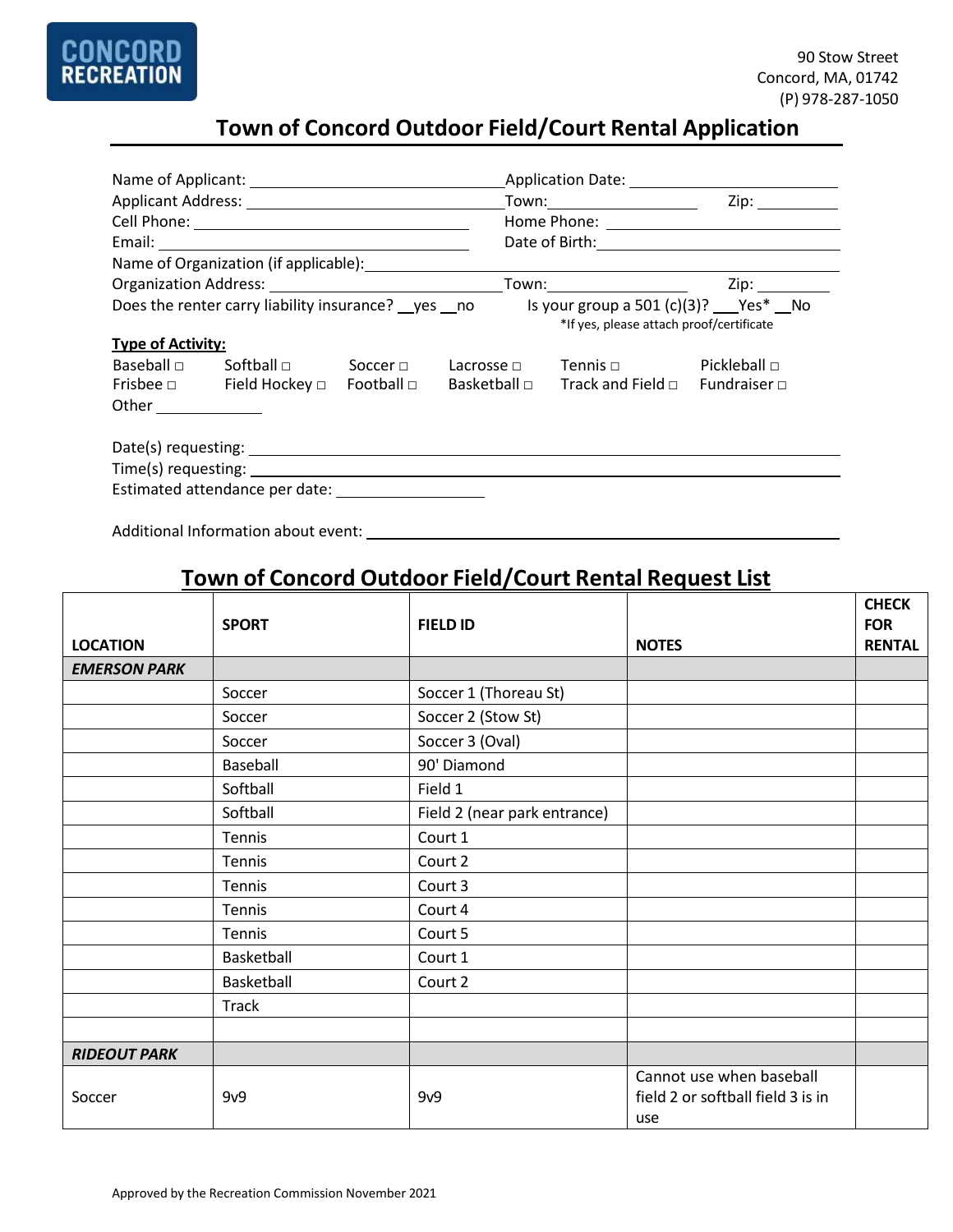# **CONCORD**<br>RECREATION

| Baseball             | Field 1 (near Laws Brook Rd) | 70' Diamond              |                                           |  |
|----------------------|------------------------------|--------------------------|-------------------------------------------|--|
| Baseball             | Field 2                      | 70' Diamond              | Cannot use when soccer field<br>is in use |  |
| Softball             | Field 3                      |                          |                                           |  |
| Tennis               | Court 1                      |                          |                                           |  |
| Tennis               | Court 2                      |                          |                                           |  |
| Tennis               | Court 3                      |                          |                                           |  |
| Pickleball           | Court 1                      |                          | Overlaps with Tennis Court 1              |  |
| Pickleball           | Court 2                      |                          | Overlaps with Tennis Court 1              |  |
| Pickleball           | Court 3                      |                          | Overlaps with Tennis Court 2              |  |
| Pickleball           | Court 4                      |                          | Overlaps with Tennis Court 2              |  |
| Pickleball           | Court 5                      |                          | Overlaps with Tennis Court 3              |  |
| Pickleball           | Court 6                      |                          | Overlaps with Tennis Court 3              |  |
| Basketball           | Court 1                      | 84'x50'                  |                                           |  |
| Basketball           | Court 2                      | 74'x50'                  |                                           |  |
|                      |                              |                          |                                           |  |
| <b>RIPLEY SCHOOL</b> |                              |                          |                                           |  |
| Soccer               | Field 1                      | 9v9 (or two, 7v7 fields) |                                           |  |
| Soccer               | Field 2                      | 5v5 Left                 |                                           |  |
| Soccer               | Field 3                      | 5v5 Back                 |                                           |  |
| Soccer               | Field 4                      | 5v5 Right                |                                           |  |
| Baseball             | <b>Baseball Field</b>        | 90'                      |                                           |  |
|                      |                              |                          |                                           |  |
| <b>SOUTH MEADOW</b>  |                              |                          |                                           |  |
| Soccer               | Field 1                      | 7v7                      |                                           |  |
| Soccer               | Field 2                      | 7v7                      |                                           |  |
|                      |                              |                          |                                           |  |
| <b>COUSINS FIELD</b> |                              |                          |                                           |  |
| Multi Use            | <b>NA</b>                    | <b>NA</b>                |                                           |  |
|                      |                              |                          |                                           |  |
| <b>CCHS FIELDS</b>   |                              |                          |                                           |  |
| Multi Use            | Doug White 1                 | 11v11 soccer             | Lights available                          |  |
| Multi Use            | Doug White 2                 | 11v11 soccer             | Lights available                          |  |
| Multi Use            | <b>Upper Grass</b>           |                          |                                           |  |

NOTE:

- Town Pavilions and Playgrounds are not available for rent.
- Concord Recreation does not book fields at Elementary Schools or Middle Schools.
- Concord Recreation does not book Memorial Field.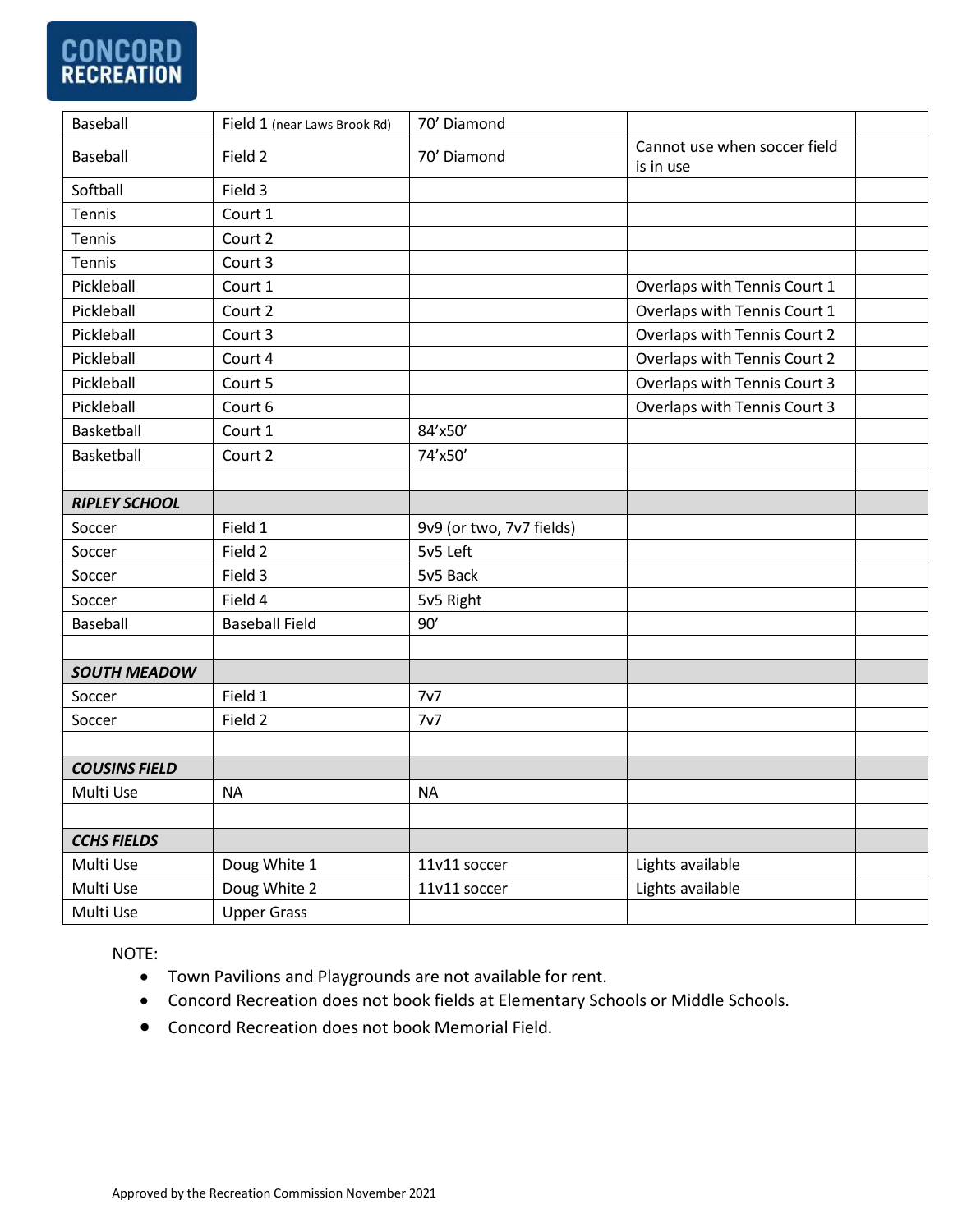

## **Town of Concord Outdoor Field/Court Rental Fee Schedule 2022**

| Fees are based on one-hour<br>reservation unless otherwise noted. | Grass Fields,<br>Baseball/Softball,<br><b>Track</b> | <b>Synthetic Turf</b><br><b>Fields</b> | <b>Tennis, Basketball and</b><br><b>Pickleball Courts</b> | <b>Lights Fee</b> |
|-------------------------------------------------------------------|-----------------------------------------------------|----------------------------------------|-----------------------------------------------------------|-------------------|
| Tier $1*$                                                         | No charge                                           | No charge                              | No charge                                                 | \$40.09/hour      |
| <b>Concord Recreation Programs,</b>                               |                                                     |                                        |                                                           |                   |
| <b>Concord Carlisle Public School</b>                             |                                                     |                                        |                                                           |                   |
| and Concord Carlisle High School                                  |                                                     |                                        |                                                           |                   |
| Programs, Town of Concord                                         |                                                     |                                        |                                                           |                   |
| Boards or Commissions. Includes                                   |                                                     |                                        |                                                           |                   |
| <b>Concord-Carlisle Youth Sports</b>                              |                                                     |                                        |                                                           |                   |
| Groups (Soccer,                                                   |                                                     |                                        |                                                           |                   |
| Baseball/Softball, Basketball,                                    |                                                     |                                        |                                                           |                   |
| Lacrosse, Football)                                               |                                                     |                                        |                                                           |                   |
| Tier 2*                                                           | \$35/hour                                           | \$75/hour                              | \$15/hour                                                 | \$40.09/hour      |
| <b>Concord Adult Sports</b>                                       |                                                     |                                        |                                                           |                   |
| Organizations.                                                    |                                                     |                                        |                                                           |                   |
| Tier 3*                                                           | \$35/hour                                           | \$75/hour                              | \$15/hour                                                 | \$40.09/hour      |
| Events of educational,                                            |                                                     |                                        |                                                           |                   |
| recreational, social or                                           |                                                     |                                        |                                                           |                   |
| philanthropic purposes by                                         |                                                     |                                        |                                                           |                   |
| Concord-based non-profit                                          |                                                     |                                        |                                                           |                   |
| organizations.                                                    |                                                     |                                        |                                                           |                   |
| Tier <sub>4</sub>                                                 | \$55/hour                                           | \$95/hour                              | \$35/hour                                                 | \$40.09/hour      |
| Events of educational,                                            |                                                     |                                        |                                                           |                   |
| recreational, social or                                           |                                                     |                                        |                                                           |                   |
| philanthropic purposes by non-                                    |                                                     |                                        |                                                           |                   |
| Concord based organizations                                       |                                                     |                                        |                                                           |                   |
| including non-profit                                              |                                                     |                                        |                                                           |                   |
| organizations or for-profit                                       |                                                     |                                        |                                                           |                   |
| organizations (Concord or non-                                    |                                                     |                                        |                                                           |                   |
| Concord based) including                                          |                                                     |                                        |                                                           |                   |
| Concord private schools.                                          |                                                     |                                        |                                                           |                   |
| Tier 5*                                                           | \$125/field/day                                     | \$300/field/day                        | \$50/court/day                                            | \$40.09/hour      |
| Single or Multiday Tournaments                                    |                                                     |                                        |                                                           |                   |
| by Concord based Adult Sport                                      |                                                     |                                        |                                                           |                   |
| Organizations.                                                    |                                                     |                                        |                                                           |                   |
| Tier <sub>6</sub>                                                 | \$200/day/field                                     | \$375/day/field                        | \$125/court/day                                           | \$40.09/hour      |
| Single or Multiday Tournaments                                    |                                                     |                                        |                                                           |                   |
| by non-Concord based Adult                                        |                                                     |                                        |                                                           |                   |
| Sport Organizations.                                              |                                                     |                                        |                                                           |                   |

\*The person requesting the permit must be a Concord resident. Concord based groups are defined as a group comprised of at least 50% Concord residents; a roster must be submitted with proof of each participants residency.

#### **Priority for facility usage is as follows:**

- 1. Concord Recreation Programs
- 2. Concord Public Schools and Concord Carlisle High School Programs
- 3. Town Youth Sport Organizations
- 4. Town Adult Sport Organizations
- 5. Other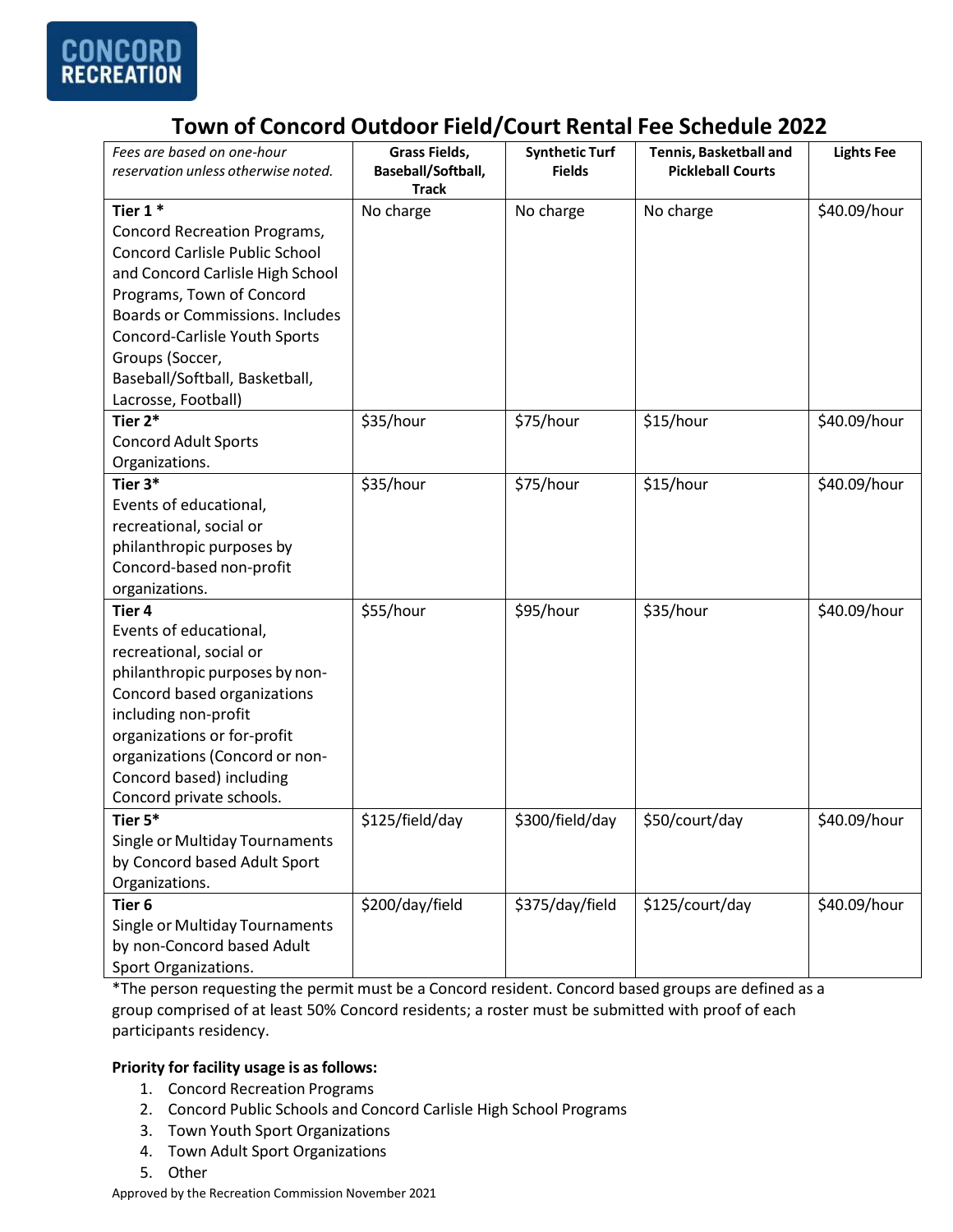

## **Town of Concord Outdoor Field/Court Rental Rules**

Please enjoy the benefits of using the athletic facilities by following the rules for the safety of the users and protection of athletic surfaces.

### *General Rules and Regulations*

- Fields and courts are open from dawn to dusk unless specifically permitted or reserved for use with outdoor lighting;
- The placement of storage containers or other objects, including portable bathrooms, is prohibited without prior, written approval of the Town;
- The use of drones or similar electronic and/or remote-controlled devices is prohibited without prior, written approval by the Town;
- Permitted events will take precedence over general public use;
- Dogs and other pets are prohibited on Town athletic fields, courts, and parks. Service animals are welcome;
- The use of alcohol, tobacco, and/or controlled substances on fields and courts and in their immediate vicinity is prohibited;
- There is no grilling allowed on Town property;
- Serving food to the public on Town property is prohibited without a food permit through the Concord Board of Health;
- Guns, weapons, and gambling are prohibited on Town property;
- The hanging of signs, banners, etc. is prohibited without prior, written approval from the Recreation Committee and the Department;
- The driving or parking of vehicles on fields or courts is prohibited;
- All functions must begin and end on time. If an event runs later than scheduled an addition fee will be charged by the hour.
- Use of special equipment requires prior approval (music equipment, tents, food, vendors, etc.)
- Discriminatory acts and/or language toward anyone on the basis of race, ethnicity, religion, or gender is prohibited;
- Reallocation or "subletting" of a permitted or reserved field or court by the permit/reservation holder for any reason is prohibited. Permitted or reserved fields or courts that will go unused by the permit/reservation holder should be yielded back to the Department;
- A certificate of insurance must be submitted from the organization/applicant. The general liability coverage must be for a minimum of \$1,000,000 and the Town must be named as additionally insured;
- An associated roster from the organization or league must be submitted to authenticate the residency requirement for their proper tier. A copy of participant's driver's license or other form of identification may be required;
- The permit/reservation holder is responsible for ensuring that the field or court is clean and there is no litter or garbage left after use;
- The permit/reservation holder is responsible for any damage to the field or court or the immediate vicinity that occurs during their permitted day/time;
- The permit/reservation holder will honor any field or court closures as made by the Department, DPW, the Department of Health, or any other Department or Board of the Town of Concord;
- Applicant and other participants will be using the facilities at their own risk;
- Applicant understands that the Town makes no warranties or guarantees as to the condition of the facilities or of the equipment covered by this application;